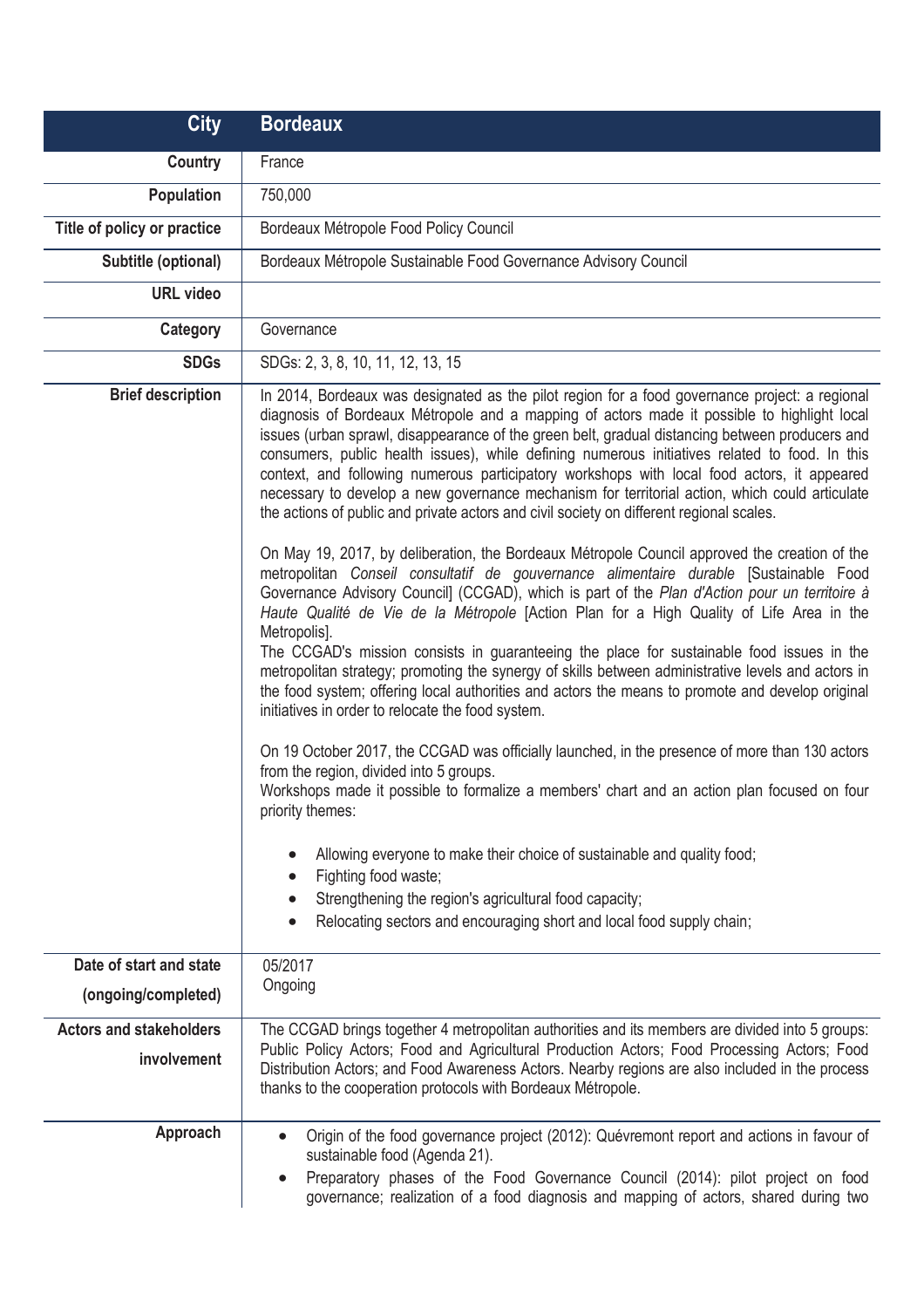|                  | events with the local actors.                                                                                                                                                                                                                                                                                                                                                                                                                                                                                                                                                                                                                                                                                                                                                                                                                                                                                                    |
|------------------|----------------------------------------------------------------------------------------------------------------------------------------------------------------------------------------------------------------------------------------------------------------------------------------------------------------------------------------------------------------------------------------------------------------------------------------------------------------------------------------------------------------------------------------------------------------------------------------------------------------------------------------------------------------------------------------------------------------------------------------------------------------------------------------------------------------------------------------------------------------------------------------------------------------------------------|
|                  | Creation of the CCGAD: deliberation of 19 May 2017, official launch, co-construction of the                                                                                                                                                                                                                                                                                                                                                                                                                                                                                                                                                                                                                                                                                                                                                                                                                                      |
|                  | chart/action plan.                                                                                                                                                                                                                                                                                                                                                                                                                                                                                                                                                                                                                                                                                                                                                                                                                                                                                                               |
| Innovation       | CCGAD is the first French-speaking Food policy council. While sustainable food was a subject<br>historically handled in a sectoral way within the metropolis, the cooperation between the<br>department of energy, ecology and sustainable development and the department of nature<br>institutionalizes an innovative approach to food governance, which is then intended to be<br>interdisciplinary and transversal.                                                                                                                                                                                                                                                                                                                                                                                                                                                                                                           |
|                  | The creation of the Council is inspired by the experiences of the Food Policy Councils, but it is<br>more ambitious, thanks to its participatory approach from the very beginning of the project, and to<br>the definition of groups of actors who want to be inclusive. The Council also fosters innovation in<br>its missions, as it aims at facilitating the creation of partnerships between actors, in order to allow<br>the development of collective projects and to seek shared public and private financing. For this<br>purpose, the members signed a chart in 2019.                                                                                                                                                                                                                                                                                                                                                   |
|                  | In the long term, the CCGAD plans to make food as means to solve the many challenges of the<br>region and meet the SDGs. Developing sustainable food systems is indeed a means of preserving<br>our soils and biodiversity, contributing to the fight against climate change, revitalizing the local<br>economy through the creation of jobs that cannot be relocated while taking a preventive approach<br>to health and sustainable cities (see II.B).                                                                                                                                                                                                                                                                                                                                                                                                                                                                         |
| Impact           | Bordeaux Métropole has developed a grid of indicators to assess governance within the Council.<br>For example, the indicator of the number of partnerships created thanks to the CCGAD has<br>already revealed the positive impact of the Council, in particular through the creation of a joint<br>project between the SICA maraîchère and the association le Bocal Local. The CCGAD was<br>created on an experimental basis: these indicators are therefore intended to help the members of<br>the Council adjust the governance arrangements during the test phase, and to carry out a review<br>in 2020.                                                                                                                                                                                                                                                                                                                     |
|                  | With regard to the impact on territorialized food systems, the completion of the shared diagnosis in<br>2014 made it possible to work with already existing indicators, referring to accessible data that are<br>regularly updated and require collective work to gather them. The CCGAD action plan includes a<br>list of indicators, allowing the actors to know how their actions in the region are monitored. The<br>indicators will be available to the general public to demonstrate the impact of the CCGAD on the<br>local food system. This assessment work is therefore integrated through the creation of the<br>CCGAD as a monitoring mechanism to measure the impact of the actions carried out with regard<br>to the objectives of the Metropolis in relocating the food system, and will thus determine the<br>sustainability of the CCGAD. An annual activity report will be drawn up to document this progress. |
| <b>Inclusion</b> | The CCGAD was created to promote a three-pronged approach, making it possible to forge ties<br>between the many actors in the Bordeaux food system.                                                                                                                                                                                                                                                                                                                                                                                                                                                                                                                                                                                                                                                                                                                                                                              |
|                  | The CCGAD aims to be inclusive within the city itself, by pooling skills related to sustainable food<br>(sustainable development, economic, social and solidarity development, land use planning, health,<br>government procurement, waste management): the interdepartmental approach made it possible<br>to organize two cross-functional meetings and create a series of skills, identifying actions and<br>contacts related to food within the city.                                                                                                                                                                                                                                                                                                                                                                                                                                                                         |
|                  | The CCGAD also aims to include the other administrative levels of the region, such as the<br>municipalities of the metropolis, but also the higher local levels (department, region), the nearby<br>areas (particularly rural), as well as national and international levels, in order to create effective<br>partnerships and enhance the complementarity of their skills. The Let's Food Cities project has<br>thus strengthened ties with the State of Guanajuato in Mexico.                                                                                                                                                                                                                                                                                                                                                                                                                                                  |